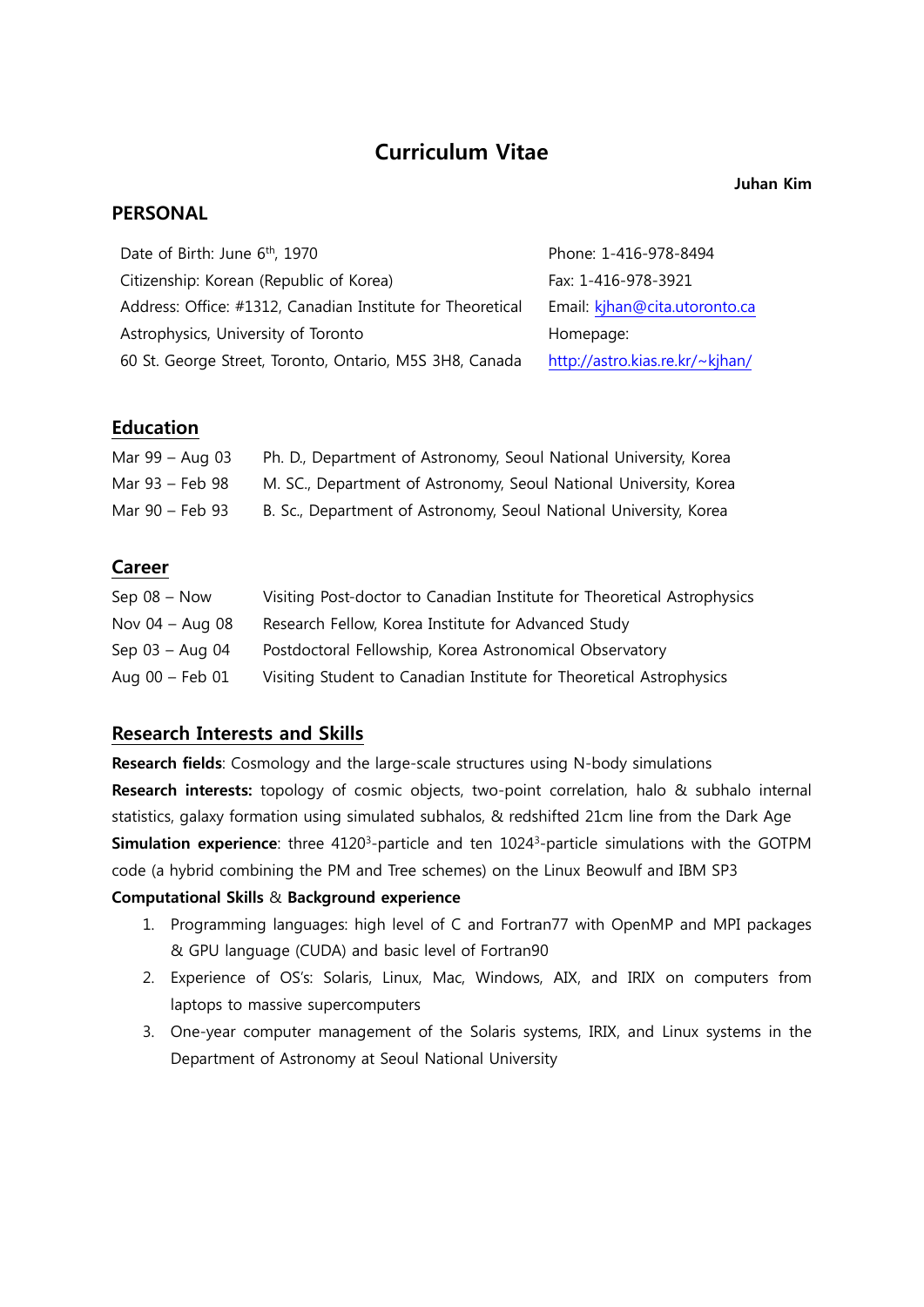# **Juhan Kim – Publication List**

### **BIBLIOGRAPHY**

Jounal Abbreviations: ApJ – Astrophysical Journal; MNRAS – Monthly Notice of Royal Astronomical Society

## **Refereed Publications**

- 1. **Kim, J.**, Park, C., & Choi, Y.-Y. 2008, ApJ, 683, 123 A Subhalo-Galaxy Correspondence Model of Galaxy Biasing
- 2. Cervantes-Sodi, B., Hernandez, X., Park, C., & **Kim, J.** 2008, MNRAS, 388, 863 Environment and mass dependencies of galactic λ spin parameter: cosmological simulations and observed galaxies compared
- 3. Gott, J.R. III, Hambrick, D.C., Vogeley, M.S., **Kim, J.**, Park, C., Choi, Y.-Y., Cen, R., Ostriker, J.P., & Nagamine, K. 2007, ApJ, 675, 16 Topology of structure in the Sloan Digital Sky Survey: model testing
- 4. **Kim, J.** & Park, C. 2006, ApJ, 639, 600 A New Halo Finding Method for N-body Simulations
- 5. Park, C., Choi, Y.-Y., Vogeley, M.S., Gott, J.R. III, **Kim, J**., Hikage, C., Matsubara, T., Park, M.-G. Suto, Y., & Weinberg, D.H. 2005, ApJ, 633, 11 Topology Analysis of the Sloan Digitial Sky Survey. I. Scale and Luminosity Dependence
- 6. Park, C., **Kim, J**., & Gott, J.R. III 2005, ApJ, 633, 1 Effects of Gravitational Evolution, Biasing, and Redshift Space Distortion on Topology
- 7. Dubinski, J., **Kim, J**., Park, C., & Humble, C.B. 2003, New Astronomy, 9, 111, GOTPM: a parallel hybrid particle-mesh treecode
- 8. Park, C. & **Kim, J.** 1998, ApJ, 501, 23 Diffuse Dark and Bright Objects in the Hubble Deep Field
- 9. Park, C. & **Kim, J.** 1997, Journal of Korean Astronomical Society, 30, 83, Galaxy Formation in the Hubble Deep Field

### **Non-Refereed Publications**

1. Park, C. & **Kim, J.** 2007, Revista Mexicanna de Astronomiay Astrofisica, 28, 93 The Hubble-Depth Survey

## **Preprints**

- 1. **Kim, J.,** Park, C., Gott, J.R., & Dubinski, J. 2008, submitted to ApJ, astro-ph/0812.1392 The Horizon Run N-body Simulation: Baryon Acoustic Oscillations and Topology of Large Scale Structure of the Universe
- 2. Gott, J.R., Choi, Y.-Y., Park, C., & **Kim, J.** 2008, submitted to ApJ Letters, astroph/0812.1406

3D Genus Topology of Luminous Red Galaxies